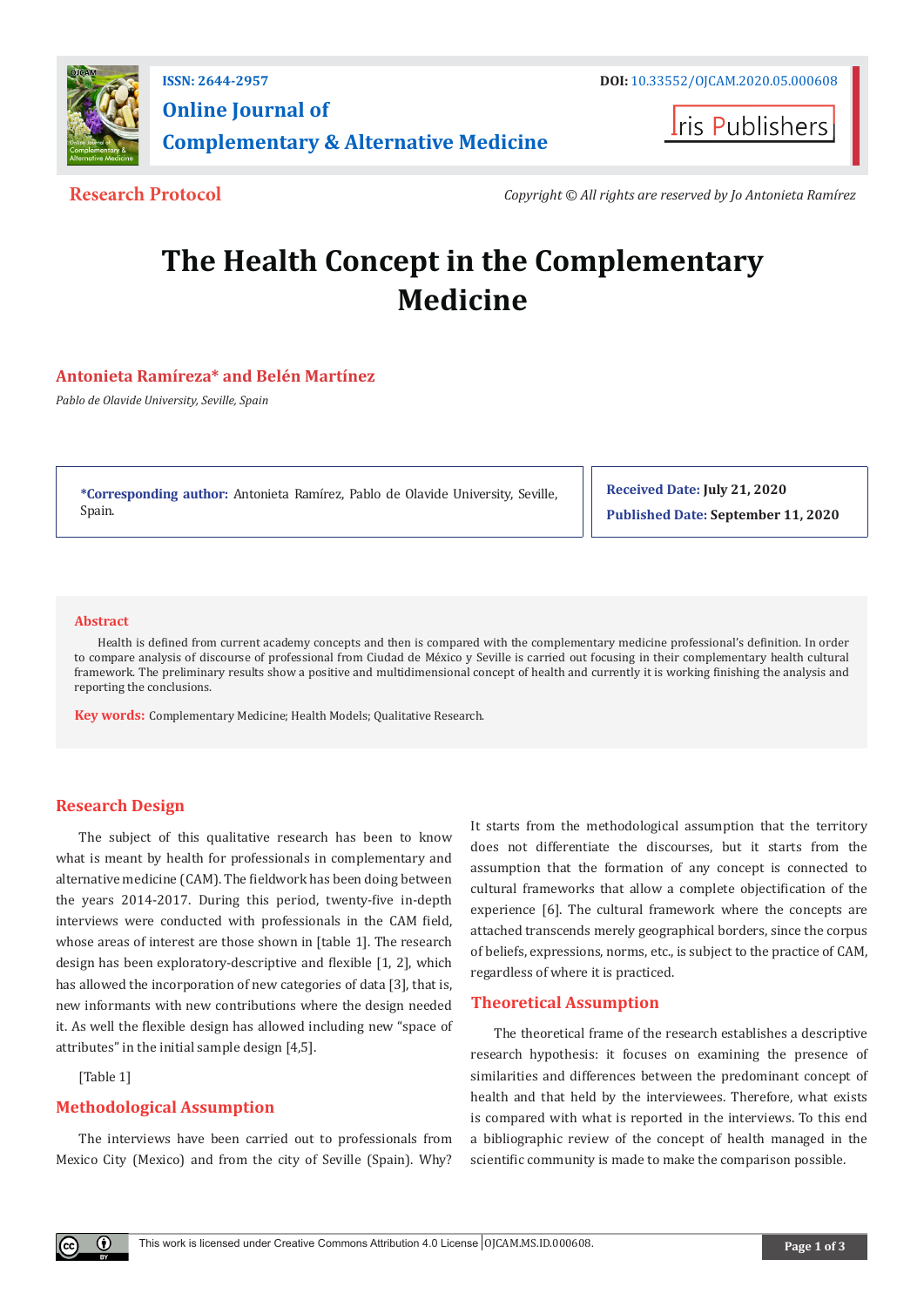# **Progress in the Analysis of Results**

The preliminary results of the analysis of the interviews show that CAM professionals have a multidimensional concept of health, similar to that described by authors such as [7-11]. The discourses of professionals allow inferring seven analytical categories in the definition of health presented in image 1: balance, group, agency, well-being, holism, awareness and emotions. The analysis is

currently still carried out with the help of ATLAS. Program, defining each of these categories according to the words of the interviewees and trying to show a theoretical construct of the concept of health based on the saturation of the discourses. Likewise, it will be verified if the methodological assumption of the territory differentiates the discourses or instead the cultural framework makes them similar [12,13].

#### [Image 1 & Table 1]

**Table1:** Sample Design by Areas of Interest in CAM.

| Interviewees (E=España) (M=México)            | <b>Areas of Interest in CAM</b>                          | Disciplines, Activities, Techniques                                                                                                                                                                                                                                                                                                                                         |
|-----------------------------------------------|----------------------------------------------------------|-----------------------------------------------------------------------------------------------------------------------------------------------------------------------------------------------------------------------------------------------------------------------------------------------------------------------------------------------------------------------------|
| E1 E2 E3 E4 M1 M2 M7 M8 E5 E7 M9 M10<br>E9 E1 | 1. Integral or complete systems                          | Shamanic Consulting. Ayurveda medicine. Homeopathic<br>medicine. Chinese traditional medicine. Naturopathy.<br>Germanic New Medicine.                                                                                                                                                                                                                                       |
| M3 E9 E14 M10                                 | 2. Techniques based on consciousness<br>(mind-body)      | Biodance. Kinesiology. Meditation. Pilates Qui Gong (Chi<br>Kung). Sophrology. Tai Chi. Yoga.                                                                                                                                                                                                                                                                               |
| M7 M9 M10 E6                                  | 3. Biological practices and with elements of<br>nature   | Apitherapy. Aromatherapy. Flowers (Bach, Alba,<br>California). Aztec elixirs. Phytotherapy. Gemotherapy.<br>Oligotherapy. Ozone therapy.                                                                                                                                                                                                                                    |
| M3 E9 E14 M11 M4                              | 4. Manipulative bodies practices                         | Auriculotherapy. Baunscheidt (cupping therapy). Iridol-<br>ogy. Massage (Balinese. Californian. Circulatory. With<br>Hot Stones. Cyriax. Infantile. Myofascial. Swedish. Thai.<br>Deep Transverse). Osteopathy. Chiromassage. Chiroprac-<br>tic. Global Posture Reeducation. Reflexology. Sacrocrane-<br>al Therapy. Somato Emotional Liberation. Metamorphic<br>Technique. |
| E10 M3 M10                                    | 5. Techniques based on energy                            | Chromotherapy. Energetic harmonization. Biomagnetic<br>Pair. Reiki. Sintergetic. Chakras work. Polarity Therapy.                                                                                                                                                                                                                                                            |
| E8 M12 M13                                    | 6. Techniques based on the psyche and<br>mental patterns | Bioenergetics, (Lowen). Family Constellations. Gestalt.<br>Hypnotherapy, Ericksonian Hypnosis. Psych K. Regres-<br>sive Therapy.                                                                                                                                                                                                                                            |



# **Acknowledgement**

## None.

# **Conflict of Interest**

All authors declare no potential conflict.

## **References**

- 1. Valles MS (2000) Técnicas cualitativas de investigación social. Reflexión metodológica y práctica profesional. Madrid: Síntesis.
- 2. Ruiz JI (1996) Metodología de la investigación cualitativa. Bilbao: Universidad de Deusto.
- 3. Yin RK (1993) Applications of Case Study Research. London: Sage.